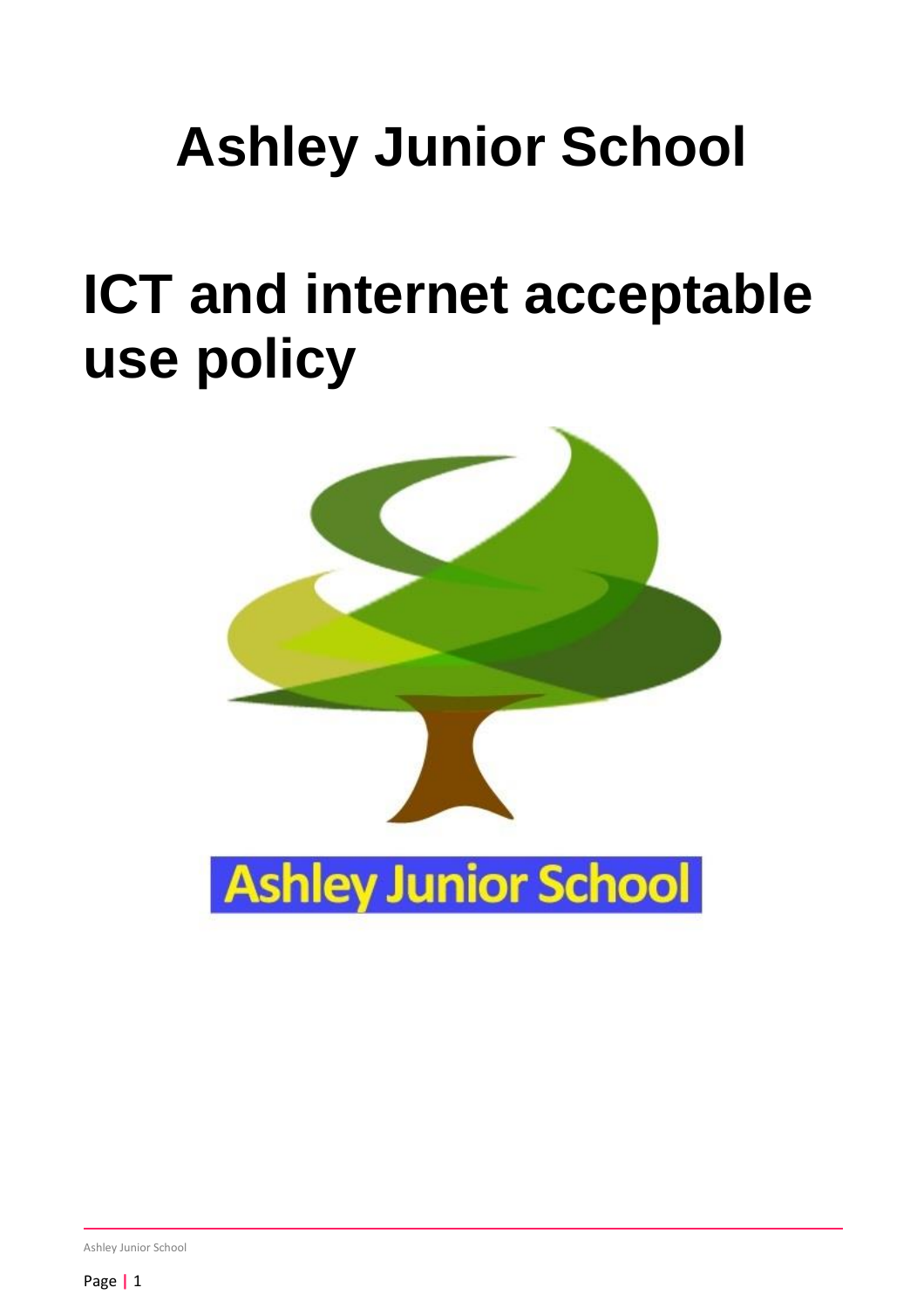# **Contents**

| Appendix 5: Acceptable use agreement for staff, governors, volunteers and visitors 14 |  |
|---------------------------------------------------------------------------------------|--|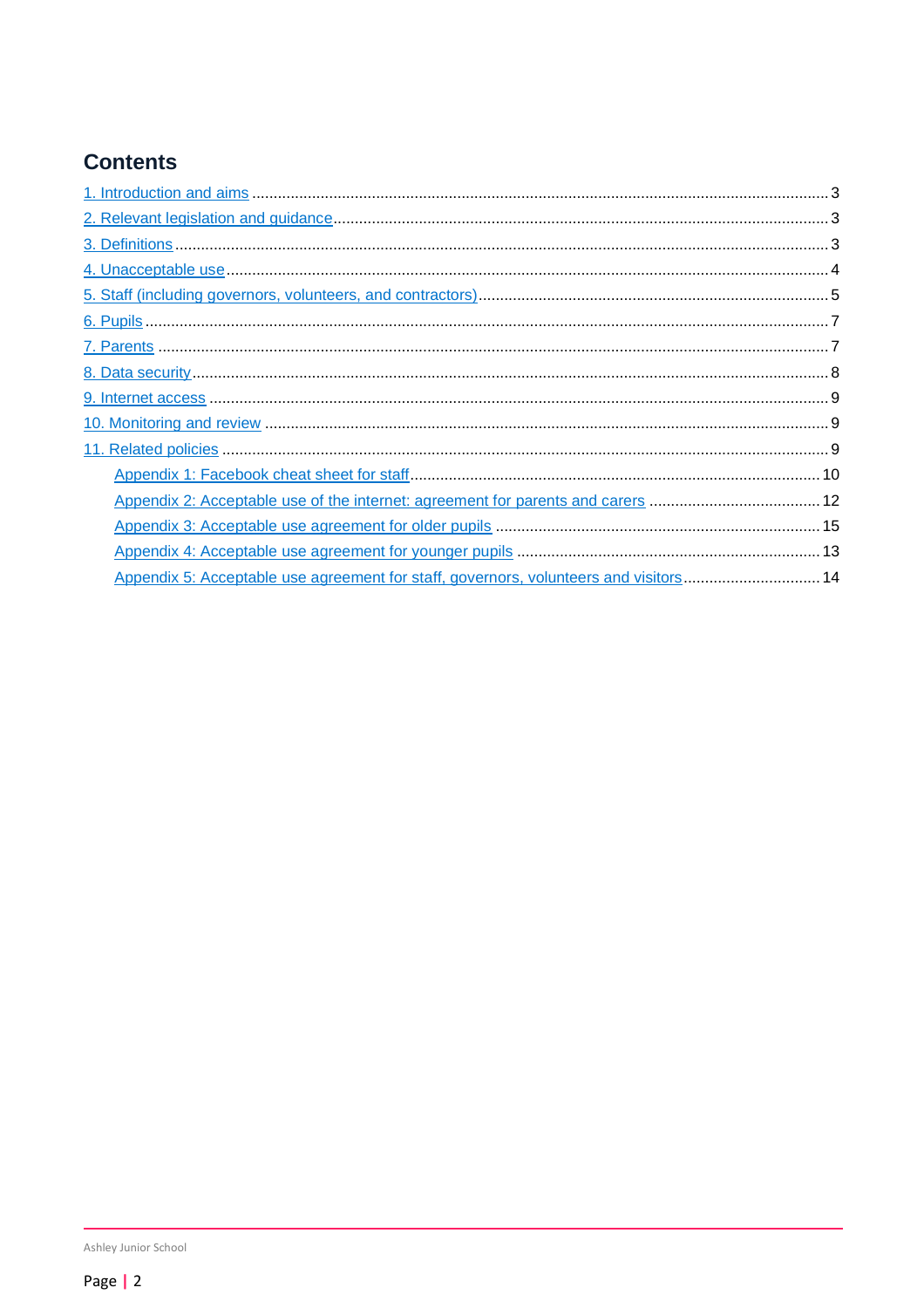# <span id="page-2-0"></span>**1. Introduction and aims**

ICT is an integral part of the way our school works, and is a critical resource for pupils, staff, governors, volunteers and visitors. It supports teaching and learning, pastoral and administrative functions of the school.

However, the ICT resources and facilities our school uses also pose risks to data protection, online safety and safeguarding.

This policy aims to:

- Set guidelines and rules on the use of school ICT resources for staff, pupils, parents and governors
- Establish clear expectations for the way all members of the school community engage with each other online
- Support the school's policy on data protection, online safety and safeguarding
- Prevent disruption to the school through the misuse, or attempted misuse, of ICT systems
- Support the school in teaching pupils safe and effective internet and ICT use

This policy covers all users of our school's ICT facilities, including governors, staff, pupils, volunteers, contractors and visitors.

Breaches of this policy may be dealt with under our staff disciplinary policy.

# <span id="page-2-1"></span>**2. Relevant legislation and guidance**

This policy refers to, and complies with, the following legislation and guidance:

[Data Protection Act 2018](http://www.legislation.gov.uk/ukpga/2018/12/contents/enacted) [The General Data Protection Regulation](https://eur-lex.europa.eu/legal-content/EN/TXT/HTML/?uri=CELEX:32016R0679) [Computer Misuse Act 1990](https://www.legislation.gov.uk/ukpga/1990/18/contents) [Human Rights Act 1998](https://www.legislation.gov.uk/ukpga/1998/42/contents) [The Telecommunications \(Lawful Business Practice\) \(Interception of Communications\) Regulations 2000](https://www.legislation.gov.uk/uksi/2000/2699/regulation/3/made) [Education Act 2011](http://www.legislation.gov.uk/ukpga/2011/21/section/2/enacted) [Freedom of Information Act 2000](https://www.legislation.gov.uk/ukpga/2000/36/contents) [The Education and Inspections Act 2006](https://www.legislation.gov.uk/ukpga/2006/40/part/7/chapter/1) [Keeping Children Safe in Education 2020](https://www.gov.uk/government/publications/keeping-children-safe-in-education--2)

[Searching, screening and confiscation: advice for schools](https://www.gov.uk/government/publications/searching-screening-and-confiscation)

# <span id="page-2-2"></span>**3. Definitions**

- **"ICT facilities":** includes all facilities, systems and services including but not limited to network infrastructure, desktop computers, laptops, tablets, phones, music players or hardware, software, websites, web applications or services, and any device system or service which may become available in the future which is provided as part of the ICT service
- **"Users":** anyone authorised by the school to use the ICT facilities, including governors, staff, pupils, volunteers, contractors and visitors

**"Personal use":** any use or activity not directly related to the users' employment, study or purpose

**"Authorised personnel":** employees authorised by the school to perform systems administration and/or monitoring of the ICT facilities

Ashley Junior School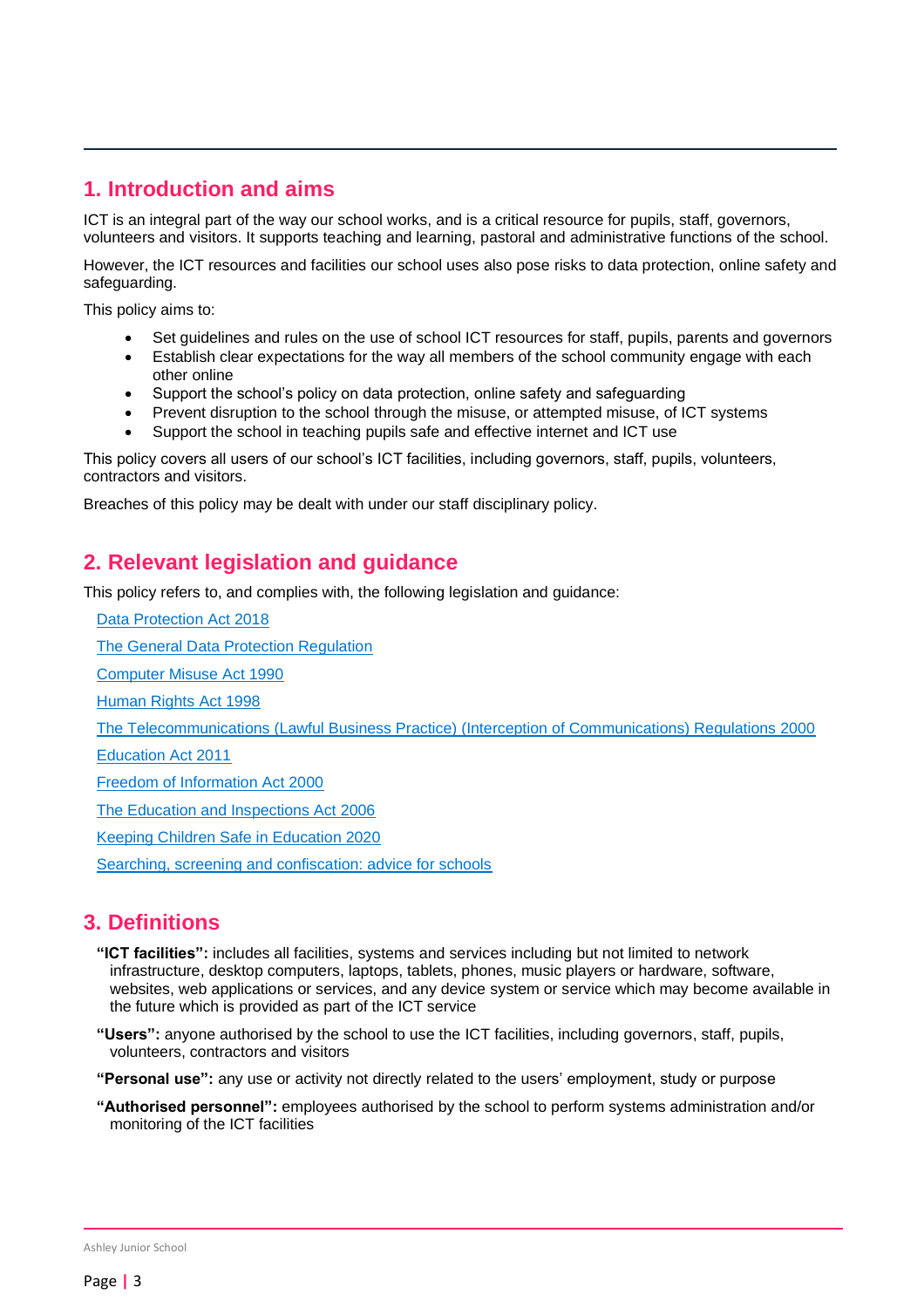**"Materials":** files and data created using the ICT facilities including but not limited to documents, photos, audio, video, printed output, web pages, social networking sites, and blogs

# <span id="page-3-0"></span>**4. Unacceptable use**

The following is considered unacceptable use of the school's ICT facilities by any member of the school community. Any breach of this policy may result in disciplinary or behaviour proceedings (see section 4.2 below).

Unacceptable use of the school's ICT facilities includes:

- Using the school's ICT facilities to breach intellectual property rights or copyright
- Using the school's ICT facilities to bully or harass someone else, or to promote unlawful discrimination
- Breaching the school's policies or procedures
- Any illegal conduct, or statements which are deemed to be advocating illegal activity
- Accessing, creating, storing, linking to or sending material that is pornographic, offensive, obscene or otherwise inappropriate
- Activity which defames or disparages the school, or risks bringing the school into disrepute
- Sharing confidential information about the school, its pupils, or other members of the school community
- Connecting any device to the school's ICT network without approval from authorised personnel
- Setting up any software, applications or web services on the school's network without approval by authorised personnel, or creating or using any program, tool or item of software designed to interfere with the functioning of the ICT facilities, accounts or data
- Gaining, or attempting to gain, access to restricted areas of the network, or to any passwordprotected information, without approval from authorised personnel
- Allowing, encouraging, or enabling others to gain (or attempt to gain) unauthorised access to the school's ICT facilities
- Causing intentional damage to ICT facilities
- Removing, deleting or disposing of ICT equipment, systems, programs or information without permission by authorised personnel
- Causing a data breach by accessing, modifying, or sharing data (including personal data) to which a user is not supposed to have access, or without authorisation
- Using inappropriate or offensive language
- Promoting a private business, unless that business is directly related to the school
- Using websites or mechanisms to bypass the school's filtering mechanisms

This is not an exhaustive list. The school reserves the right to amend this list at any time. The Headteacher will use professional judgement to determine whether any act or behaviour not on the list above is considered unacceptable use of the school's ICT facilities.

# **4.1 Exceptions from unacceptable use**

Where the use of school ICT facilities is required for a purpose that would otherwise be considered an unacceptable use, exemptions to the policy may be granted at the headteacher's discretion.

# **4.2 Sanctions**

Pupils and staff who engage in any of the unacceptable activity listed above may face disciplinary action in line with the school's policies on code of conduct, behaviour and staff discipline.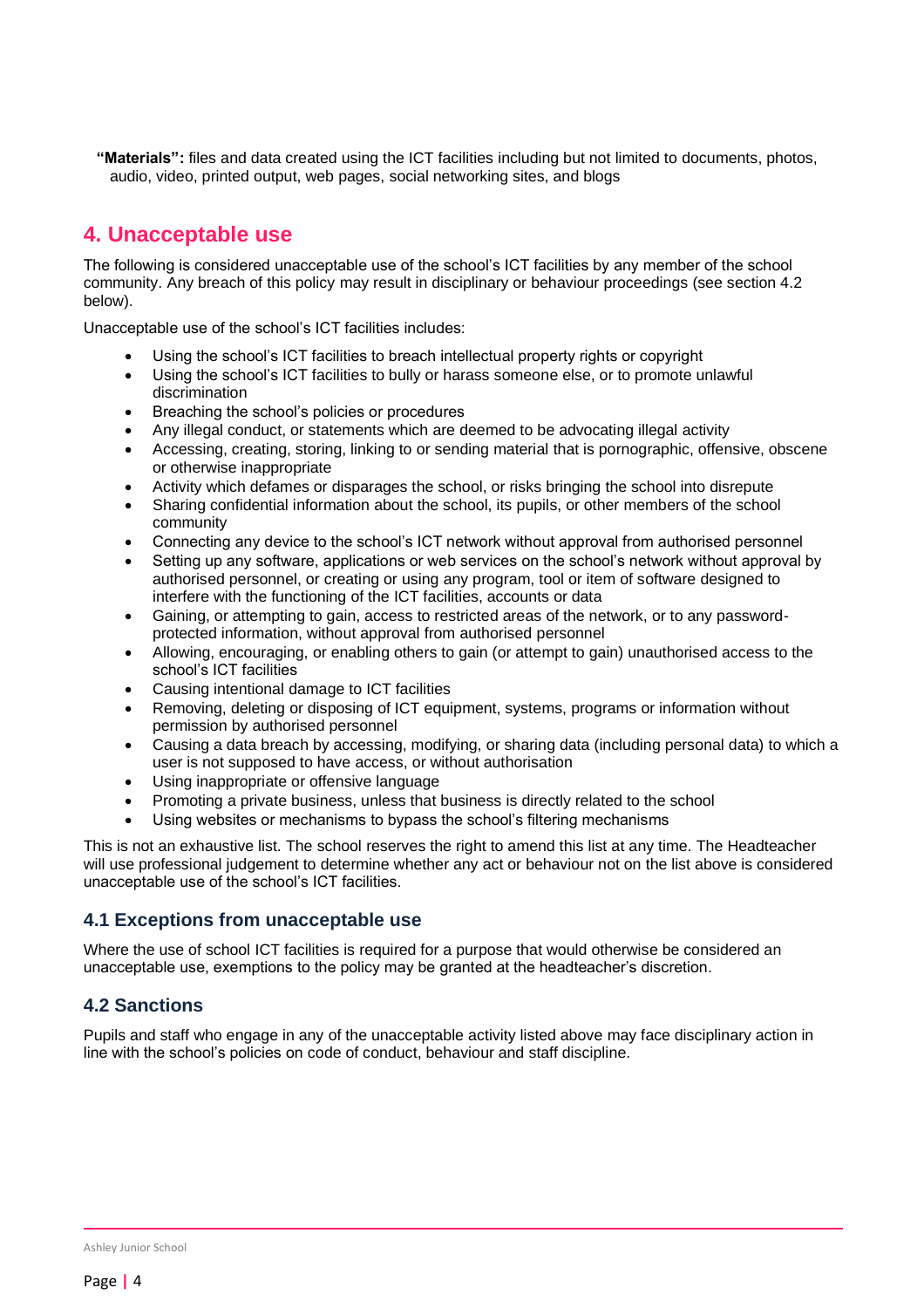# <span id="page-4-0"></span>**5. Staff (including governors, volunteers, and contractors)**

### **5.1 Access to school ICT facilities and materials**

The school's IT Manager manages access to the school's ICT facilities and materials for school staff. That includes, but is not limited to:

- Computers, tablets and other devices
- Access permissions for certain programmes or files

Staff will be provided with unique log-in/account information and passwords that they must use when accessing the school's ICT facilities.

Staff who have access to files they are not authorised to view or edit, or who need their access permissions updated or changed, should contact the IT Manager.

#### **5.1.1 Use of phones and email**

The school provides each member of staff with an email address.

This email account should be used for work purposes only.

All work-related business should be conducted using the email address the school has provided.

Staff must not share their personal email addresses with parents and pupils, and must not send any workrelated materials using their personal email account.

Staff must take care with the content of all email messages, as incorrect or improper statements can give rise to claims for discrimination, harassment, defamation, breach of confidentiality or breach of contract.

Email messages are required to be disclosed in legal proceedings or in response to requests from individuals under the Data Protection Act 2018 in the same way as paper documents. Deletion from a user's inbox does not mean that an email cannot be recovered for the purposes of disclosure. All email messages should be treated as potentially retrievable.

Staff must take extra care when sending sensitive or confidential information by email. Any attachments containing sensitive or confidential information should be encrypted so that the information is only accessible by the intended recipient.

If staff receive an email in error, the sender should be informed and the email deleted. If the email contains sensitive or confidential information, the user must not make use of that information or disclose that information.

If staff send an email in error which contains the personal information of another person, they must inform the IT Manager immediately and follow our data breach procedure.

Staff must not give their personal phone numbers to parents or pupils. Staff must use phones provided by the school to conduct all work-related business.

School phones must not be used for personal matters.

Staff who are provided with mobile phones as equipment for their role must abide by the same rules for ICT acceptable use as set out in section 4.

# **5.2 Personal use**

Staff are permitted to occasionally use school ICT facilities for personal use subject to certain conditions set out below. Personal use of ICT facilities must not be overused or abused. The IT Managerwithdraw permission for it at any time or restrict access at their discretion.

Personal use is permitted provided that such use:

- Does not take place during teaching/working hours
- Does not constitute 'unacceptable use', as defined in section 4
- Takes place when no pupils are present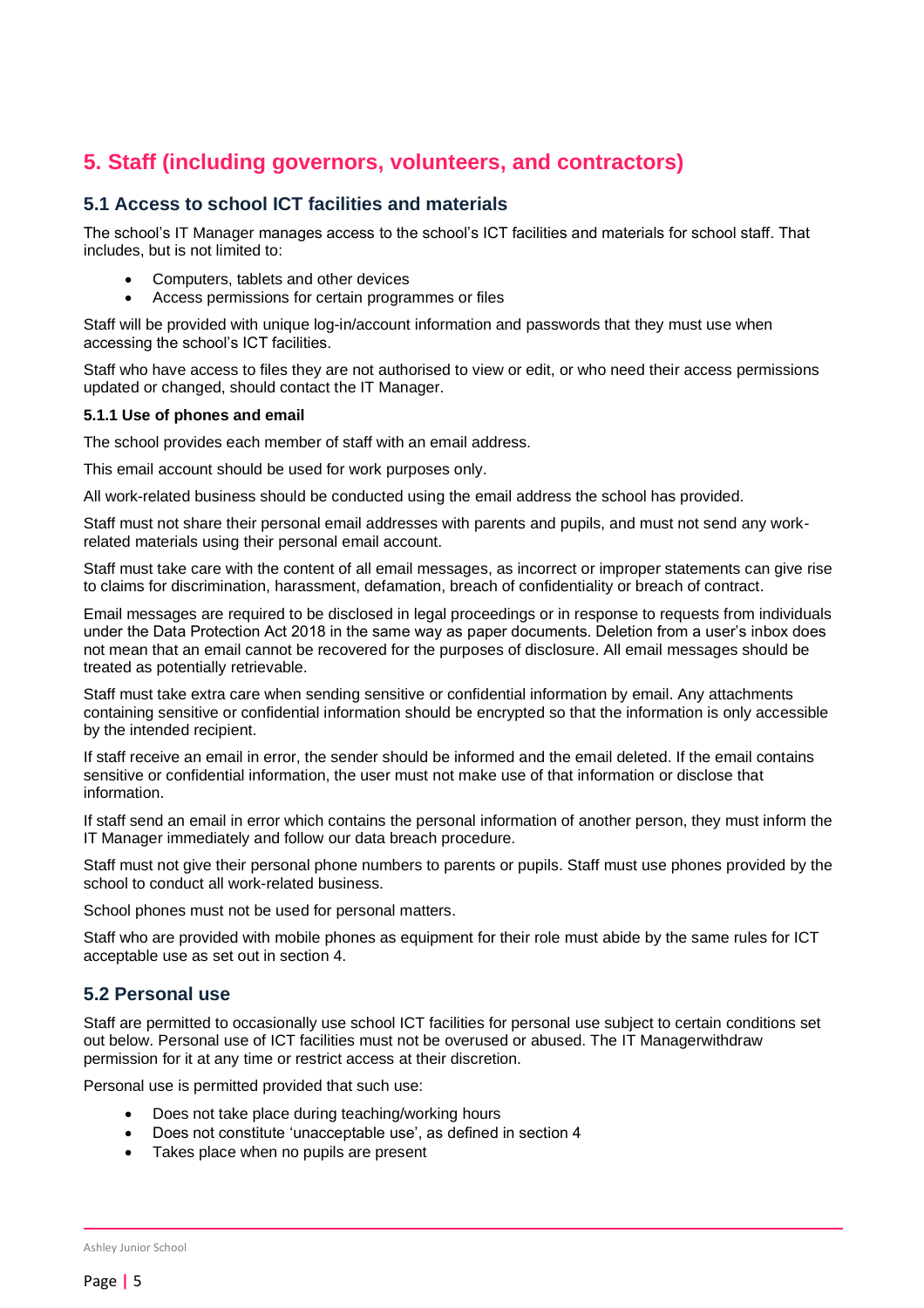• Does not interfere with their jobs, or prevent other staff or pupils from using the facilities for work or educational purposes

Staff may not use the school's ICT facilities to store personal non-work-related information or materials (such as music, videos, or photos).

Staff should be aware that use of the school's ICT facilities for personal use may put personal communications within the scope of the school's ICT monitoring activities (see section 5.5). Where breaches of this policy are found, disciplinary action may be taken.

Staff are also permitted to use their personal devices (such as mobile phones or tablets) in line with the school's code of conduct.

Staff should be aware that personal use of ICT (even when not using school ICT facilities) can impact on their employment by, for instance putting personal details in the public domain, where pupils and parents could see them.

Staff should take care to follow the school's guidelines on social media (see appendix 1) and use of email (see section 5.1.1) to protect themselves online and avoid compromising their professional integrity.

#### **5.2.1 Personal social media accounts**

Members of staff should ensure that their use of social media, either for work or personal purposes, is appropriate at all times.

The school has guidelines for staff on appropriate security settings for Facebook accounts (see appendix 1).

#### **5.3 Remote access**

We allow staff to access the school's ICT facilities and materials remotely.

#### This is through a Ubikey

Staff accessing the school's ICT facilities and materials remotely must abide by the same rules as those accessing the facilities and materials on-site. Staff must be particularly vigilant if they use the school's ICT facilities outside the school and take such precautions as the IT Manager may require from time to time against importing viruses or compromising system security.

Our ICT facilities contain information which is confidential and/or subject to data protection legislation. Such information must be treated with extreme care and in accordance with our data protection policy.

#### **5.4 Monitoring of school network and use of ICT facilities**

The school reserves the right to monitor the use of its ICT facilities and network. This includes, but is not limited to, monitoring of:

- Internet sites visited
- Bandwidth usage
- Email accounts
- Telephone calls
- User activity/access logs
- Any other electronic communications

Only authorised ICT staff may inspect, monitor, intercept, assess, record and disclose the above, to the extent permitted by law.

The school monitors ICT use in order to:

- Obtain information related to school business
- Investigate compliance with school policies, procedures and standards
- Ensure effective school and ICT operation
- Conduct training or quality control exercises
- Prevent or detect crime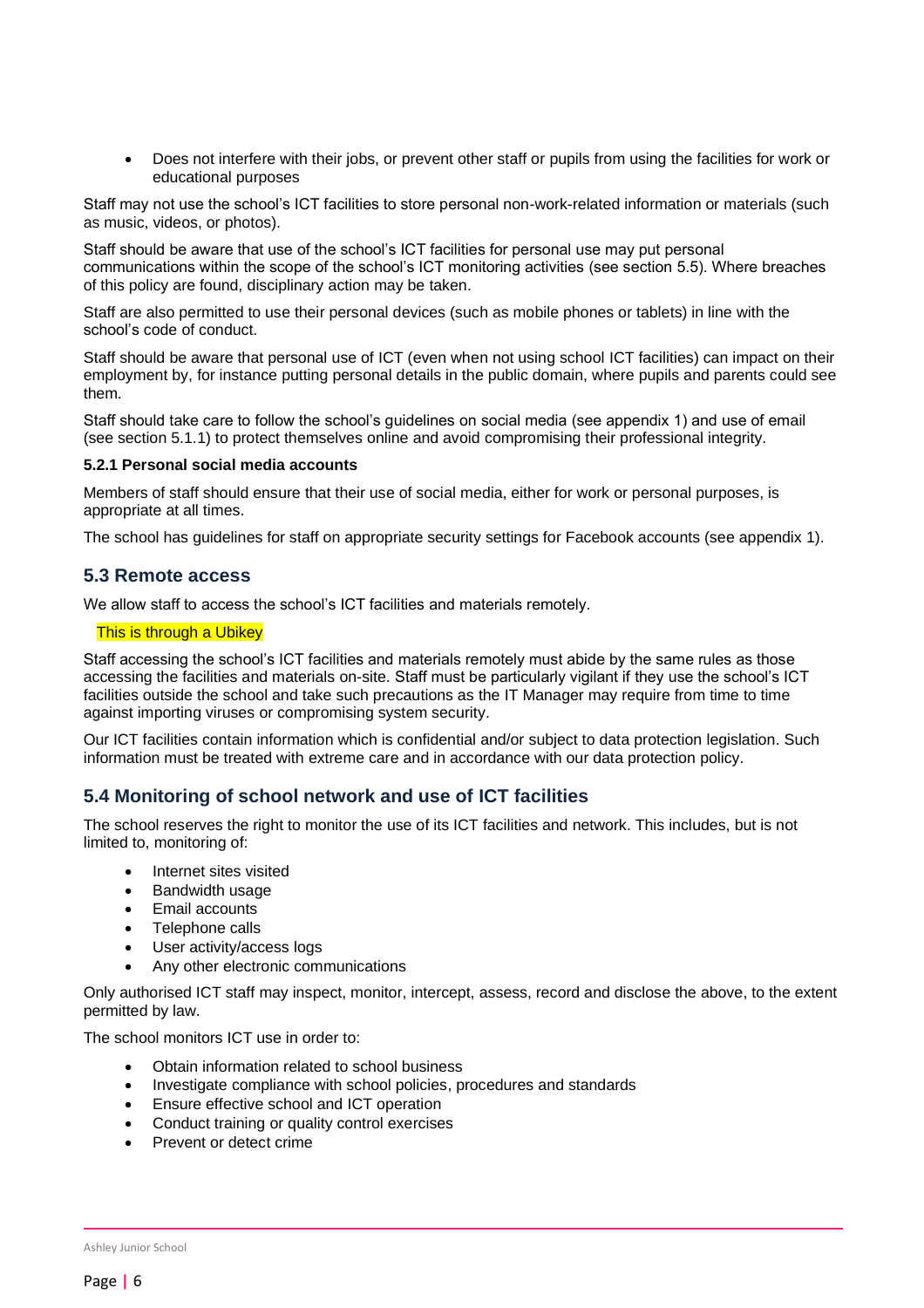• Comply with a subject access request, Freedom of Information Act request, or any other legal obligation

# <span id="page-6-0"></span>**6. Pupils**

## **6.1 Access to ICT facilities**

Pupils have access to personal ipads and the use of laptops under supervision.

## **6.2 Search and deletion**

Under the Education Act 2011, and in line with the Department for Education's [guidance on searching,](https://www.gov.uk/government/publications/searching-screening-and-confiscation)  [screening and confiscation,](https://www.gov.uk/government/publications/searching-screening-and-confiscation) the school has the right to search pupils' phones, computers or other devices for pornographic images or any other data or items banned under school rules or legislation.

The school can, and will, delete files and data found on searched devices if we believe the data or file has been, or could be, used to disrupt teaching or break the school's rules.

## **6.3 Unacceptable use of ICT and the internet outside of school**

The school will sanction pupils, in line with the Behaviour policy, if a pupil engages in any of the following **at any time** (even if they are not on school premises):

- Using ICT or the internet to breach intellectual property rights or copyright
- Using ICT or the internet to bully or harass someone else, or to promote unlawful discrimination
- Breaching the school's policies or procedures
- Any illegal conduct, or statements which are deemed to be advocating illegal activity
- Accessing, creating, storing, linking to or sending material that is pornographic, offensive, obscene or otherwise inappropriate
- Activity which defames or disparages the school, or risks bringing the school into disrepute
- Sharing confidential information about the school, other pupils, or other members of the school community
- Gaining or attempting to gain access to restricted areas of the network, or to any password protected information, without approval from authorised personnel
- Allowing, encouraging, or enabling others to gain (or attempt to gain) unauthorised access to the school's ICT facilities
- Causing intentional damage to ICT facilities or materials
- Causing a data breach by accessing, modifying, or sharing data (including personal data) to which a user is not supposed to have access, or without authorisation
- Using inappropriate or offensive language

# <span id="page-6-1"></span>**7. Parents**

#### **7.1 Access to ICT facilities and materials**

Parents do not have access to the school's ICT facilities as a matter of course.

However, parents working for, or with, the school in an official capacity (for instance, as a volunteer or as a member of the PTA) may be granted an appropriate level of access, or be permitted to use the school's facilities at the headteacher's discretion.

Where parents are granted access in this way, they must abide by this policy as it applies to staff.

# **7.2 Communicating with or about the school online**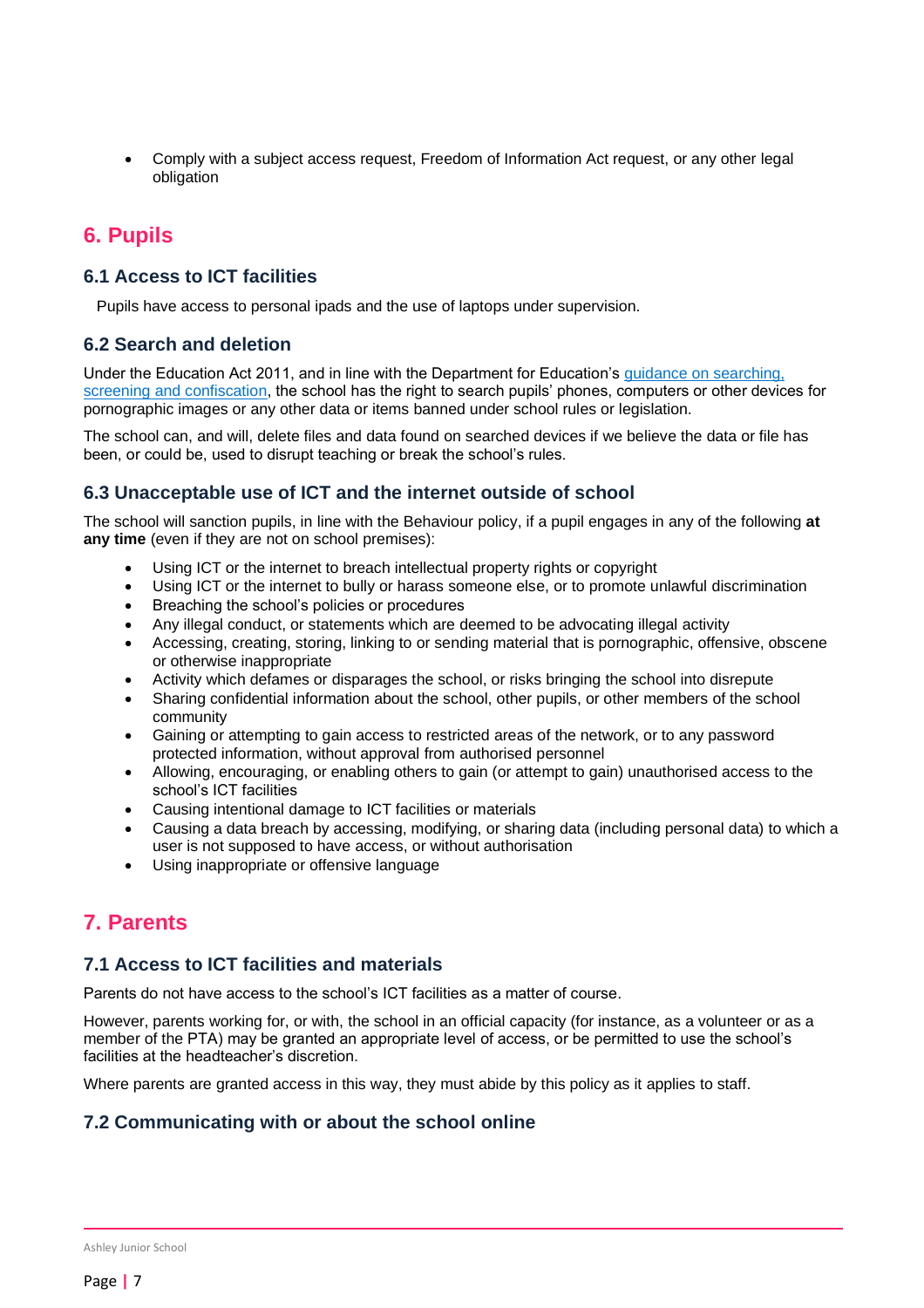We believe it is important to model for pupils, and help them learn, how to communicate respectfully with, and about, others online.

Parents play a vital role in helping model this behaviour for their children, especially when communicating with the school through our website and social media channels.

We ask parents to sign the agreement in appendix 2.

# <span id="page-7-0"></span>**8. Data security**

The school takes steps to protect the security of its computing resources, data and user accounts. However, the school cannot guarantee security. Staff, pupils, parents and others who use the school's ICT facilities should use safe computing practices at all times.

#### **8.1 Passwords**

All users of the school's ICT facilities should set strong passwords for their accounts and keep these passwords secure.

Users are responsible for the security of their passwords and accounts, and for setting permissions for accounts and files they control.

Members of staff or pupils who disclose account or password information may face disciplinary action. Parents or volunteers who disclose account or password information may have their access rights revoked.

#### **8.2 Software updates, firewalls, and anti-virus software**

All of the school's ICT devices that support software updates, security updates, and anti-virus products will be configured to perform such updates regularly or automatically.

Users must not circumvent or make any attempt to circumvent the administrative, physical and technical safeguards we implement and maintain to protect personal data and the school's ICT facilities.

Any personal devices using the school's network must all be configured in this way.

#### **8.3 Data protection**

All personal data must be processed and stored in line with data protection regulations and the school's data protection policy.

#### **8.4 Access to facilities and materials**

All users of the school's ICT facilities will have clearly defined access rights to school systems, files and devices.

These access rights are managed by the IT Manager.

Users should not access, or attempt to access, systems, files or devices to which they have not been granted access. If access is provided in error, or if something a user should not have access to is shared with them, they should alert the IT Manager immediately.

Users should always log out of systems and lock their equipment when they are not in use to avoid any unauthorised access. Equipment and systems should always be logged out of and closed down completely at the end of each working day.

#### **8.5 Encryption**

The school ensures that its devices and systems have an appropriate level of encryption.

School staff may only use personal devices (including computers and USB drives) to access school data, work remotely, or take personal data (such as pupil information) out of school if they have been specifically authorised to do so by the headteacher.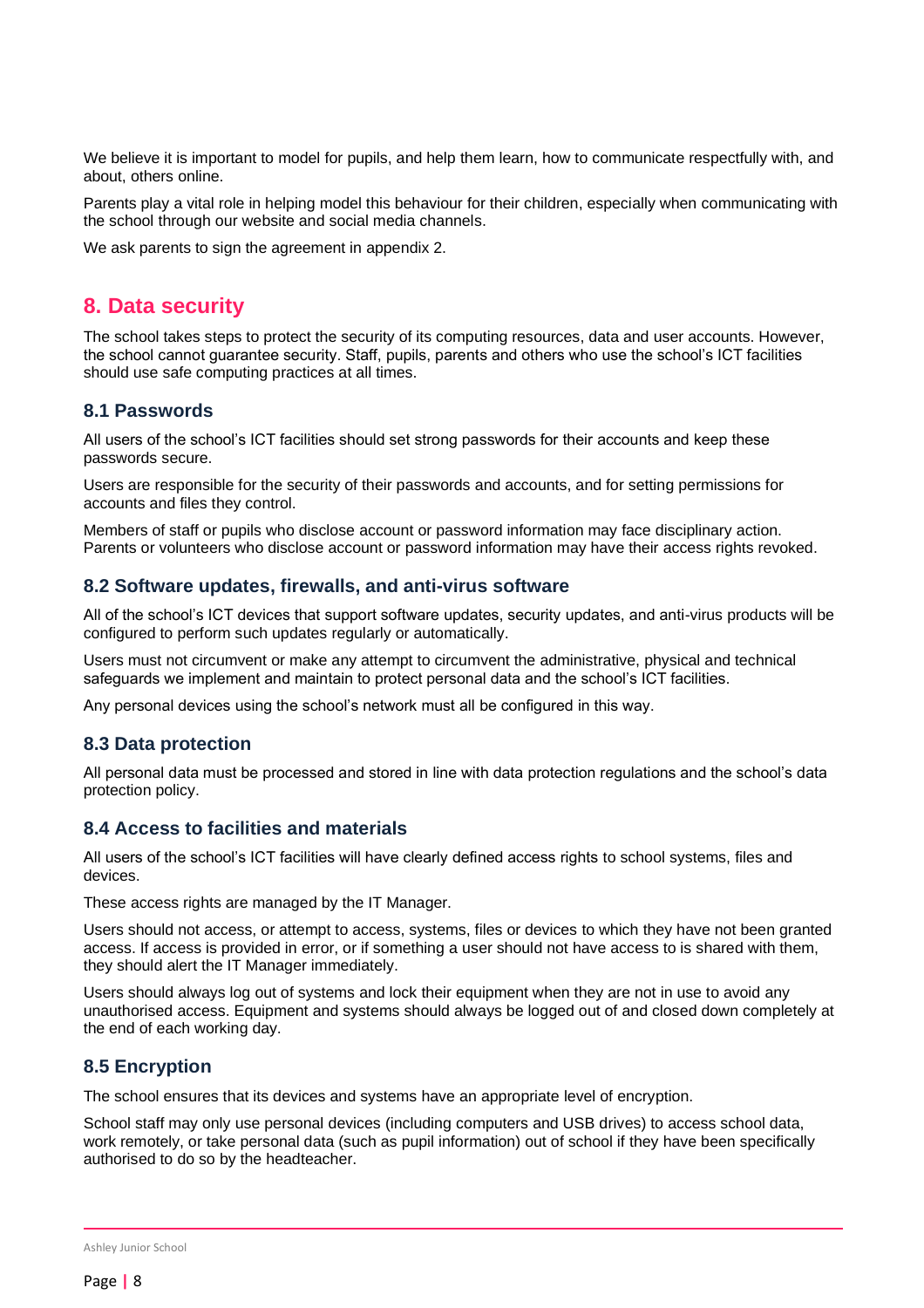Use of such personal devices will only be authorised if the devices have appropriate levels of security and encryption, as defined by the IT Manager.

# <span id="page-8-0"></span>**9. Internet access**

The school wireless internet connection is secured.

We utilise the Hampshire Local Authority filtering service.

## **9.1 Pupils**

Wifi is available through the school. Pupils are not allowed to use personal devices.

#### **9.2 Parents and visitors**

Parents and visitors to the school will not be permitted to use the school's wifi unless specific authorisation is granted by the headteacher.

The headteacher will only grant authorisation if:

- Parents are working with the school in an official capacity (e.g. as a volunteer or as a member of the PTA)
- Visitors need to access the school's wifi in order to fulfil the purpose of their visit (for instance, to access materials stored on personal devices as part of a presentation or lesson plan)

Staff must not give the wifi password to anyone who is not authorised to have it. Doing so could result in disciplinary action.

# <span id="page-8-1"></span>**10. Monitoring and review**

The headteacher and IT Manager monitor the implementation of this policy, including ensuring that it is updated to reflect the needs and circumstances of the school.

This policy will be reviewed every two years.

The governing board is responsible for approving this policy.

# <span id="page-8-2"></span>**11. Related policies**

This policy should be read alongside the school's policies on:

- Safeguarding and child protection
- **Behaviour**
- Staff discipline
- Data protection
- Remote learning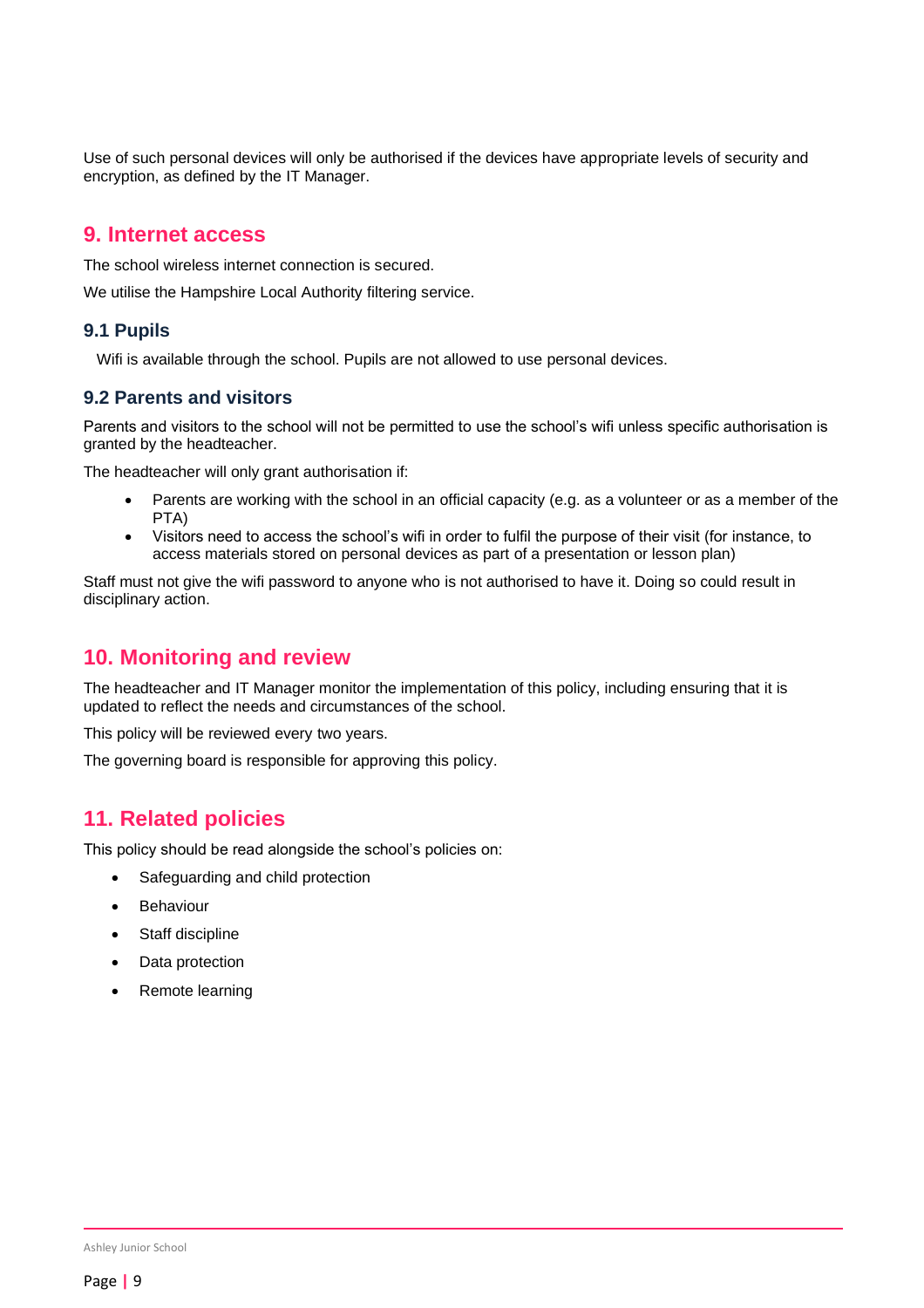# **Don't accept friend requests from pupils on social media**

#### <span id="page-9-0"></span>**10 rules for school staff on Facebook**

- 1. Change your display name use your first and middle name, use a maiden name, or put your surname backwards instead
- 2. Change your profile picture to something unidentifiable, or if not, ensure that the image is professional
- 3. Check your privacy settings regularly
- 4. Be careful about tagging other staff members in images or posts
- 5. Don't share anything publicly that you wouldn't be just as happy showing your pupils
- 6. Don't use social media sites during school hours
- 7. Don't make comments about your job, your colleagues, our school or your pupils online once it's out there, it's out there
- 8. Don't associate yourself with the school on your profile (e.g. by setting it as your workplace, or by 'checking in' at a school event)
- 9. Don't link your work email address to your social media accounts. Anyone who has this address (or your personal email address/mobile number) is able to find you using this information
- 10. Consider uninstalling the Facebook app from your phone. The app recognises wifi connections and makes friend suggestions based on who else uses the same wifi connection (such as parents or pupils)

# **Check your privacy settings**

- Change the visibility of your posts and photos to **'Friends only'**, rather than 'Friends of friends'. Otherwise, pupils and their families may still be able to read your posts, see things you've shared and look at your pictures if they're friends with anybody on your contacts list
- Don't forget to check your **old posts and photos** go to [bit.ly/2MdQXMN](https://www.facebook.com/help/iphone-app/236898969688346?helpref=uf_permalink) to find out how to limit the visibility of previous posts
- The public may still be able to see posts you've **'liked'**, even if your profile settings are private, because this depends on the privacy settings of the original poster
- **Google your name** to see what information about you is visible to the public
- Prevent search engines from indexing your profile so that people can't **search for you by name** go to [bit.ly/2zMdVht t](https://www.facebook.com/help/124518907626945?helpref=faq_content)o find out how to do this
- Remember that **some information is always public**; your display name, profile picture, cover photo, user ID (in the URL for your profile), country, age range and gender

## **What do to if…**

#### **A pupil adds you on social media**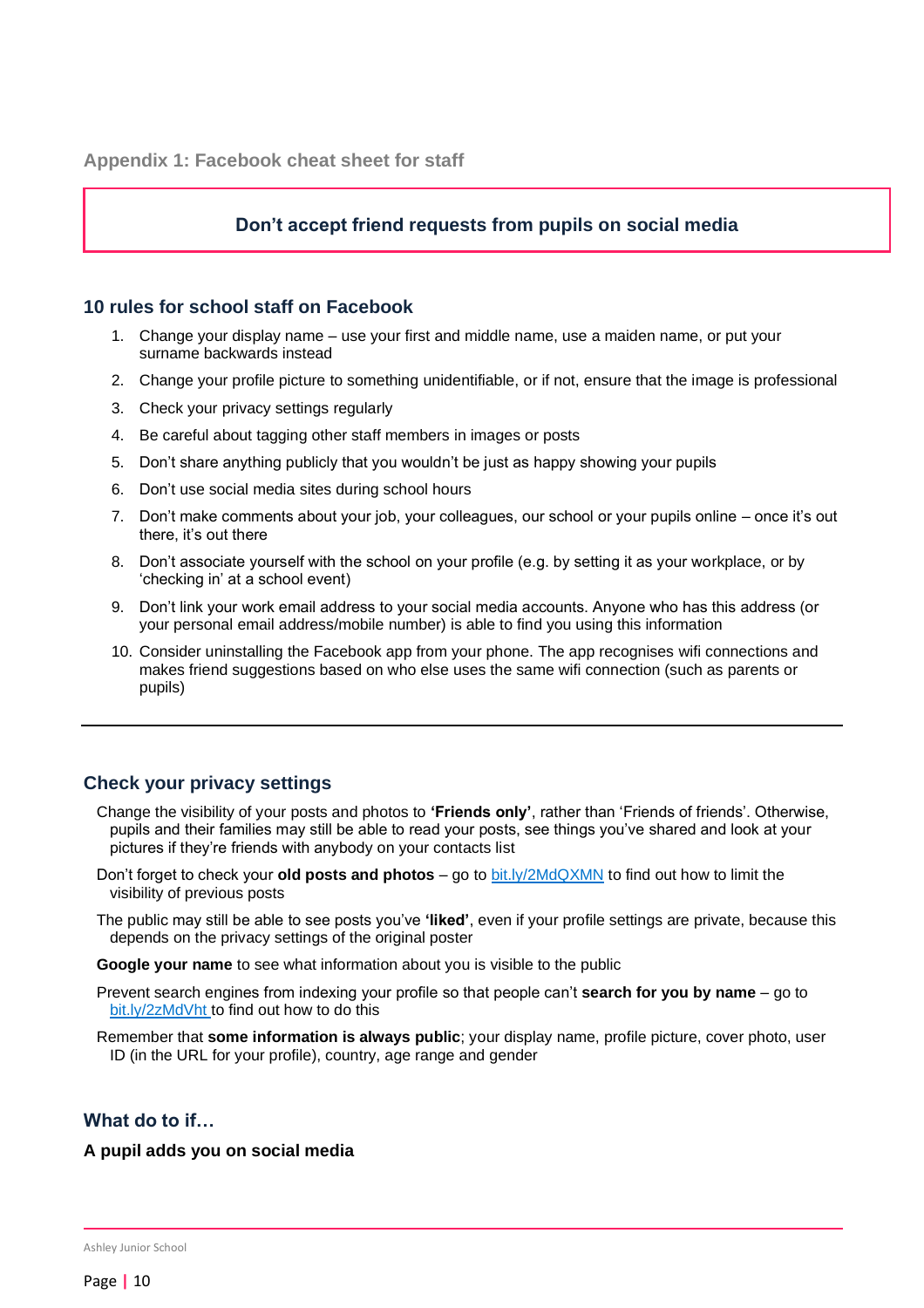In the first instance, ignore and delete the request. Block the pupil from viewing your profile

Check your privacy settings again, and consider changing your display name or profile picture

If the pupil asks you about the friend request in person, tell them that you're not allowed to accept friend requests from pupils and that if they persist, you'll have to notify senior leadership and/or their parents. If the pupil persists, take a screenshot of their request and any accompanying messages

Notify the senior leadership team or the headteacher about what's happening

#### **A parent adds you on social media**

It is at your discretion whether to respond. Bear in mind that:

- Responding to one parent's friend request or message might set an unwelcome precedent for both you and other teachers at the school
- Pupils may then have indirect access through their parent's account to anything you post, share, comment on or are tagged in

If you wish to decline the offer or ignore the message, consider drafting a stock response to let the parent know that you're doing so

#### **You're being harassed on social media, or somebody is spreading something offensive about you**

**Do not** retaliate or respond in any way

Save evidence of any abuse by taking screenshots and recording the time and date it occurred

Report the material to Facebook or the relevant social network and ask them to remove it

- If the perpetrator is a current pupil or staff member, our mediation and disciplinary procedures are usually sufficient to deal with online incidents
- If the perpetrator is a parent or other external adult, a senior member of staff should invite them to a meeting to address any reasonable concerns or complaints and/or request they remove the offending comments or material
- If the comments are racist, sexist, of a sexual nature or constitute a hate crime, you or a senior leader should consider contacting the police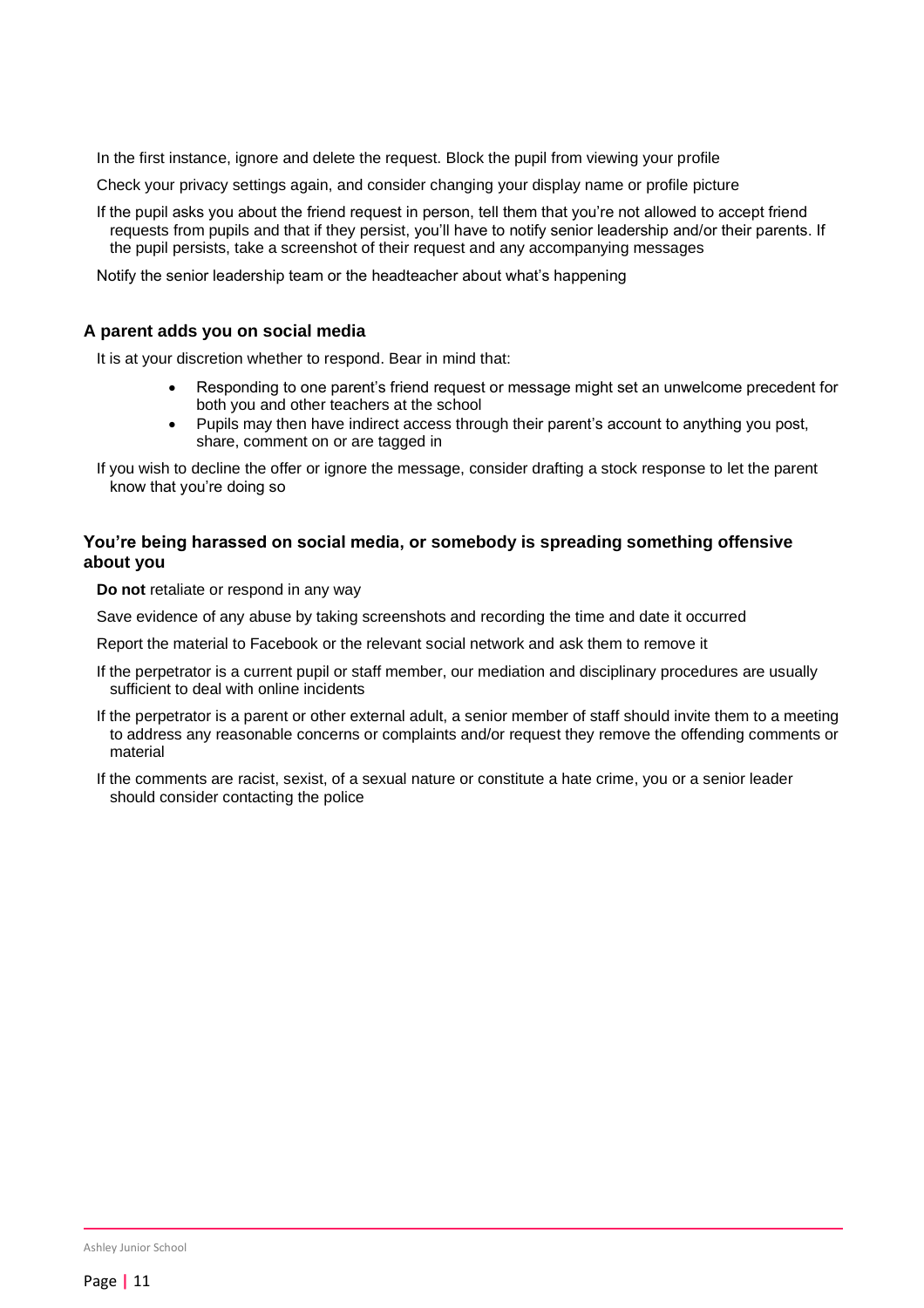# <span id="page-11-0"></span>**Appendix 2: Acceptable use of the internet: agreement for parents and carers**

| Acceptable use of the internet: agreement for parents and carers                                                                                                                                                                                                                                          |       |  |
|-----------------------------------------------------------------------------------------------------------------------------------------------------------------------------------------------------------------------------------------------------------------------------------------------------------|-------|--|
| Name of parent/carer:                                                                                                                                                                                                                                                                                     |       |  |
| Name of child:                                                                                                                                                                                                                                                                                            |       |  |
| Online channels are an important way for parents/carers to communicate with, or about, our school.                                                                                                                                                                                                        |       |  |
| The school uses the following channels:                                                                                                                                                                                                                                                                   |       |  |
| Email/text groups for parents (for school announcements and information)<br>Our virtual learning platform                                                                                                                                                                                                 |       |  |
| Parents/carers also set up independent channels to help them stay on top of what's happening in their<br>child's class. For example, class/year Facebook groups, email groups, or chats (through apps such as<br>WhatsApp).                                                                               |       |  |
| When communicating with the school via official communication channels, or using private/independent<br>channels to talk about the school, I will:                                                                                                                                                        |       |  |
| Be respectful towards members of staff, and the school, at all times<br>$\bullet$                                                                                                                                                                                                                         |       |  |
| Be respectful of other parents/carers and children                                                                                                                                                                                                                                                        |       |  |
| Direct any complaints or concerns through the school's official channels, so they can be dealt<br>with in line with the school's complaints procedure                                                                                                                                                     |       |  |
| I will not:                                                                                                                                                                                                                                                                                               |       |  |
| Use private groups, the school's Facebook page, or personal social media to complain about<br>or criticise members of staff. This is not constructive and the school can't improve or address<br>issues if they aren't raised in an appropriate way                                                       |       |  |
| Use private groups, the school's Facebook page, or personal social media to complain about,<br>$\bullet$<br>or try to resolve, a behaviour issue involving other pupils. I will contact the school and speak<br>to the appropriate member of staff if I'm aware of a specific behaviour issue or incident |       |  |
| Upload or share photos or videos on social media of any child other than my own, unless I<br>have the permission of other children's parents/carers                                                                                                                                                       |       |  |
| Signed:                                                                                                                                                                                                                                                                                                   | Date: |  |
|                                                                                                                                                                                                                                                                                                           |       |  |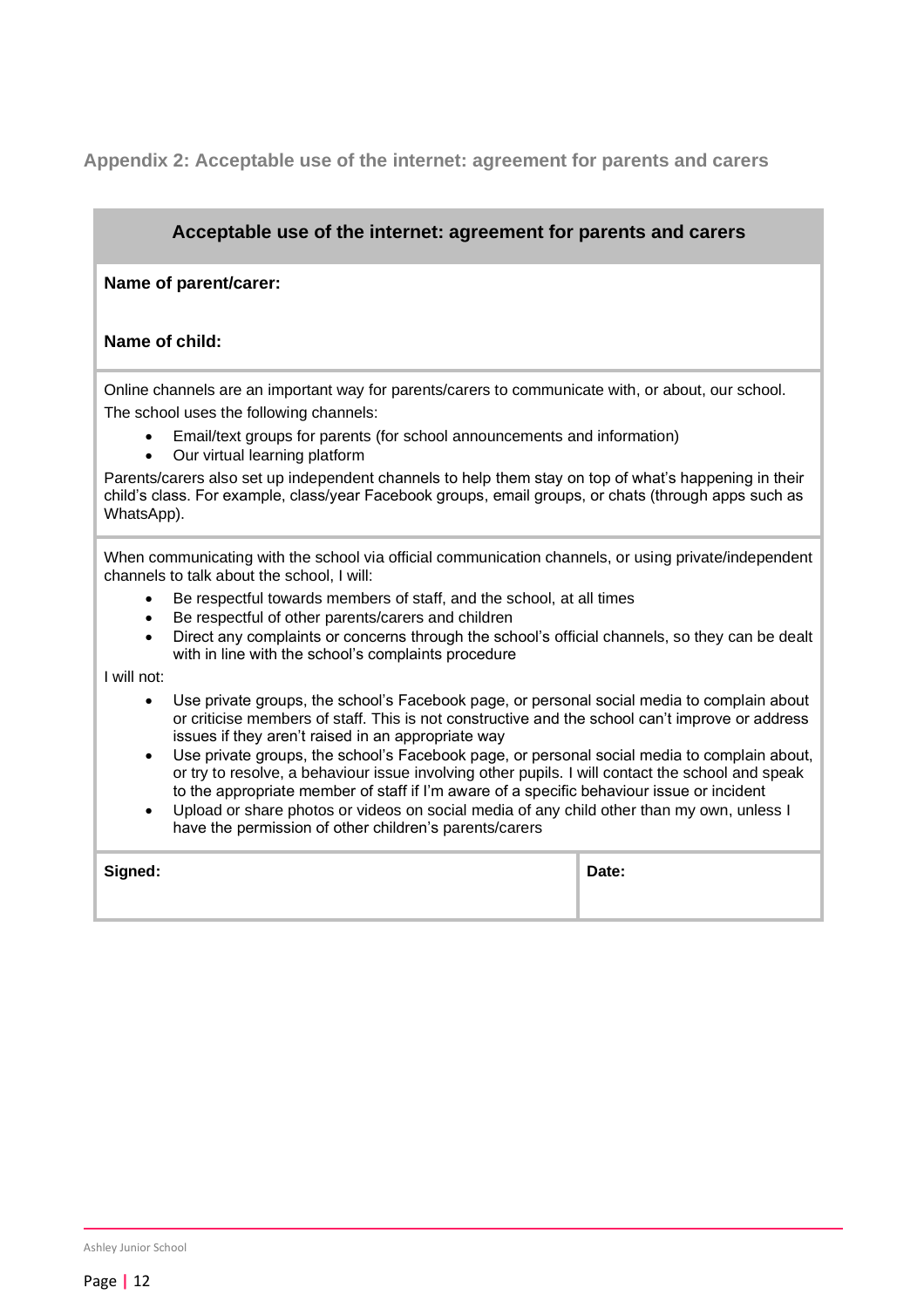# <span id="page-12-0"></span>**Appendix 3: Acceptable use agreement for pupils**

# **Acceptable use of the school's ICT facilities and internet: agreement for pupils and parents/carers**

#### **Name of pupil:**

#### **When I use the school's ICT facilities (like computers and equipment) and get on the internet in school, I will not:**

- Use them without asking a teacher first, or without a teacher in the room with me
- Use them to break school rules
- Go on any inappropriate websites
- Go on Facebook or other social networking sites (unless my teacher said I could as part of a lesson)
- Use chat rooms
- Open any attachments in emails, or click any links in emails, without checking with a teacher first
- Use mean or rude language when talking to other people online or in emails
- Share my password with others or log in using someone else's name or password
- Bully other people

I understand that the school will check the websites I visit and how I use the school's computers and equipment. This is so that they can help keep me safe and make sure I'm following the rules.

I will tell a teacher or a member of staff I know immediately if I find anything on a school computer or online that upsets me, or that I know is mean or wrong.

I will always be responsible when I use the school's ICT systems and internet.

I understand that the school can discipline me if I do certain unacceptable things online, even if I'm not in school when I do them.

| Signed (pupil):                                                                                         | Date: |
|---------------------------------------------------------------------------------------------------------|-------|
| <b>Parant/carer agreement:</b> I garee that my child can use the school's ICT systems and internet when |       |

**er agreement:** I agree that my child can use the school's ICT systems and internet when appropriately supervised by a member of school staff. I agree to the conditions set out above for pupils using the school's ICT systems and internet, and for using personal electronic devices in school, and will make sure my child understands these.

| Signed (parent/carer): | Date: |
|------------------------|-------|
|                        |       |

Ashley Junior School